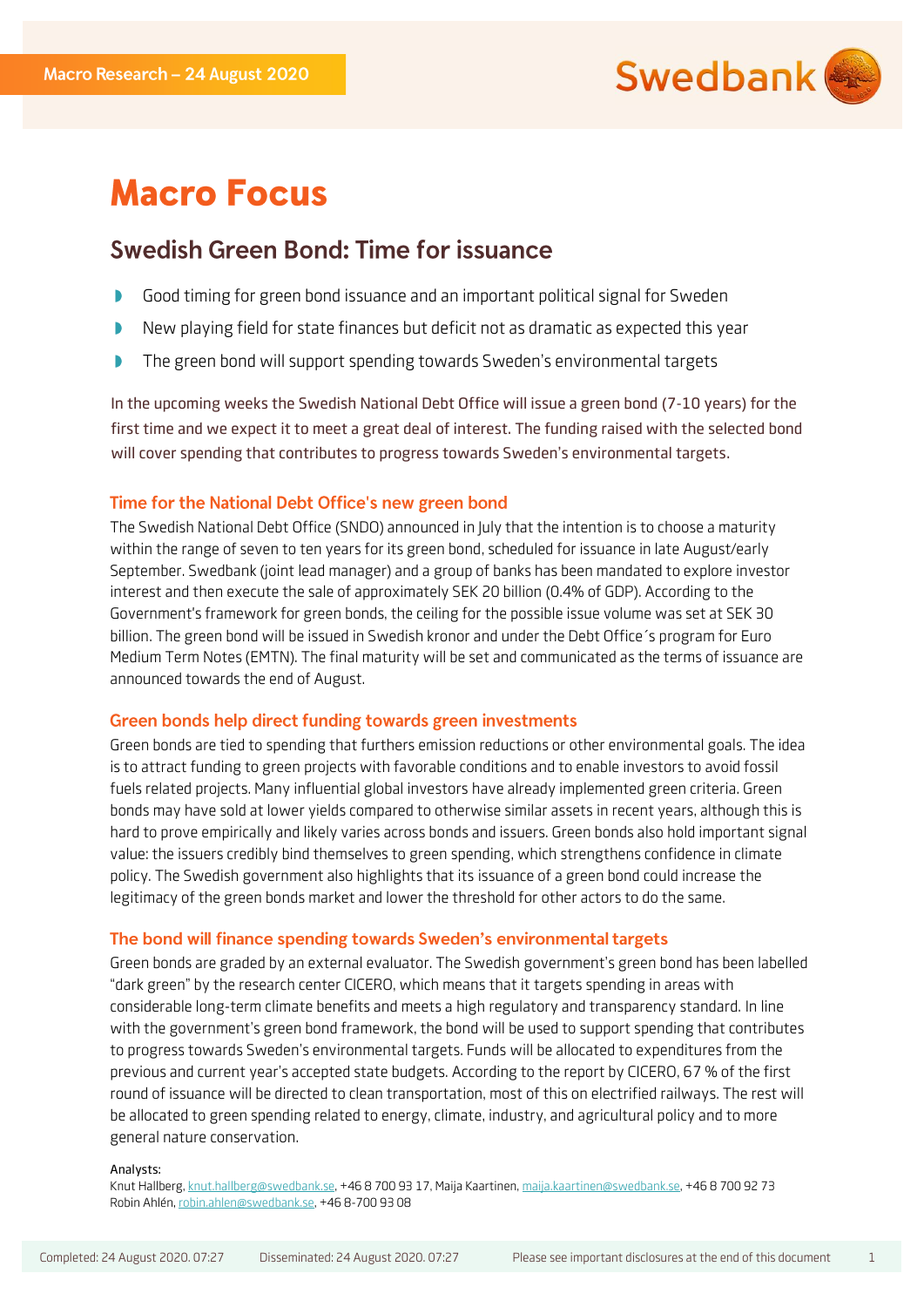

Green bonds issuance has increased rapidly

The Swedish government's climate and environmental spending has increased considerably over the past few years and was estimated at SEK 12.5 billion in the budget proposal for 2020. We believe that Sweden's green spending will increase further in the coming years, especially as the government is likely to finance "green stimulus" projects after the corona crisis. This will likely mean investments in areas such as power grid networks, energy efficiency in buildings, electric transport, and hydrogen. Set in the context of Sweden's environmental policy, the SEK 20 billion raised with the green bond will finance a considerable chunk of spending, but it will only be used to cover spending from 2019 and 2020: green subsidies and investments will continue to push up lending and more green bonds could be issued in the future.

### New playing field for state finances in the wake of the corona crisis

In its latest forecast (Government Borrowing- Forecast and Analysis 2020:2, May 19th) the Debt Office expected a large deficit in the central government budget and an increase in government debt due to the coronavirus. Support measures and a shrinking economy (The Debt Office expected GDP to fall by 6.5 % this year) were expected to put a strain on the budget. A deficit of SEK 402 billion was expected for this year and SEK 76 billion for 2021. To meet the increased borrowing requirements, the Debt Office is now increasing borrowing in all debt types. In view of the sudden and sharp increase in borrowing needs, the timing of the introduction of a green bond is well chosen. The NDO has increased the volume ambition for the green bond, from approximately SEK 10 billion to SEK 20 billion.

At the beginning of the year, there were concerns in the bond market that a green bond would risk crowding out the issue space for ordinary bonds. At present, there is a very high demand for Swedish government bonds and we also expect that the green bond will meet a great deal of interest. Still, the green bond will still only cover a small share of the total central government debt which currently amounts to SEK 1 180 billion and in May was expected to increase to SEK 1 556 bn in 2021. Given the new playing field for the state finances the possibilities to broaden the scope of the loan portfolio have increased and the NDO will also issue an ultra-long bond with a maturity of 25 years in November for SEK 10 bn with the possibility to increase issuance if the demand is high.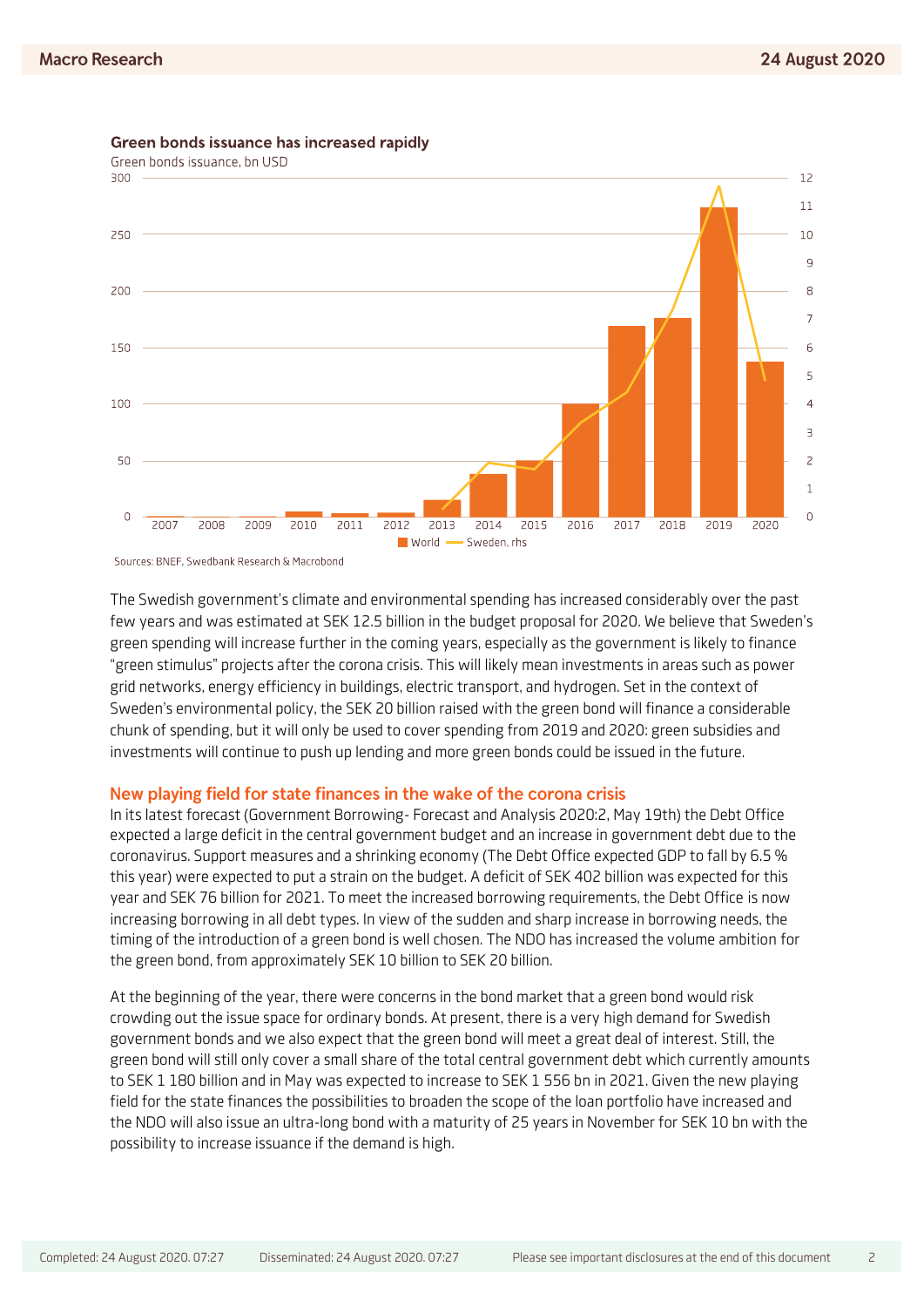|                                                  | 2020      | 2021             |
|--------------------------------------------------|-----------|------------------|
| Nominal government bonds                         | 97(51)    | 115 (60)         |
| Inflation-linked bonds                           | 13(9)     | 17(9)            |
| Green bonds                                      | 20        | $\left( \right)$ |
| Treasury bills (outstanding stock, year-<br>end) | 220 (55)  | 250 (68)         |
| Liquidity management instruments                 | 232 (113) | 110 (43)         |
| Foreign currency bonds (excl., Riksbank)         | 44(0)     | 29(0)            |
| Foreign currency bonds (incl., Riksbank)         | 105 (59)  | 78 (48)          |
| Net borrowing requirement                        | 402 (14)  | 76 (14)          |

### NDO's government borrowing forecast in May (SEK billion)

Note: NDO's forecast from February in parentheses. Note: In May, the volume of the green bond was not yet determined, and the original plan was SEK 10 billion. Liquidity management includes commercial papers in foreign currency

## Government finances clearly better than expected in the most recent months

Swedish central government payments resulted in a deficit in the period May-July of SEK 80.7 billion. The Debt Office´s forecast was a deficit of SEK 147 billion. The deviation is largely due to higher tax income than forecasted. Furthermore, payments to local governments were SEK 21 billion higher than forecasted. However, the higher payments to local governments were largely due to a redistribution between months. Approximately SEK 15 billion of these payments were forecasted to take place during other months in 2020. The Debt Office has been very explicit regarding their options in a worse or a better scenario. In a better scenario, which now seems very likely given that the government finances have developed better than expected and the economic outlook has improved since May, short-term funding will decrease. The largest revisions to the May forecast were made within short-term funding, liquidity management and the auctions of treasury bills and this is mainly due to the uncertainty for state finances in the longer run. However, it's likely that we will continue to see deficits in 2021 and 2022. Only relatively small changes are thus expected in the borrowing need for government bonds. If the outcome for the budget balance were to be better than forecasted, the Debt Office suggests that they could reduce borrowing again as the short-term loans mature. Instead, if the borrowing requirements would increase it could also increase the borrowing in foreign currency (bonds and commercial paper) if additional SEK borrowing is not considered appropriate.



2020

2010